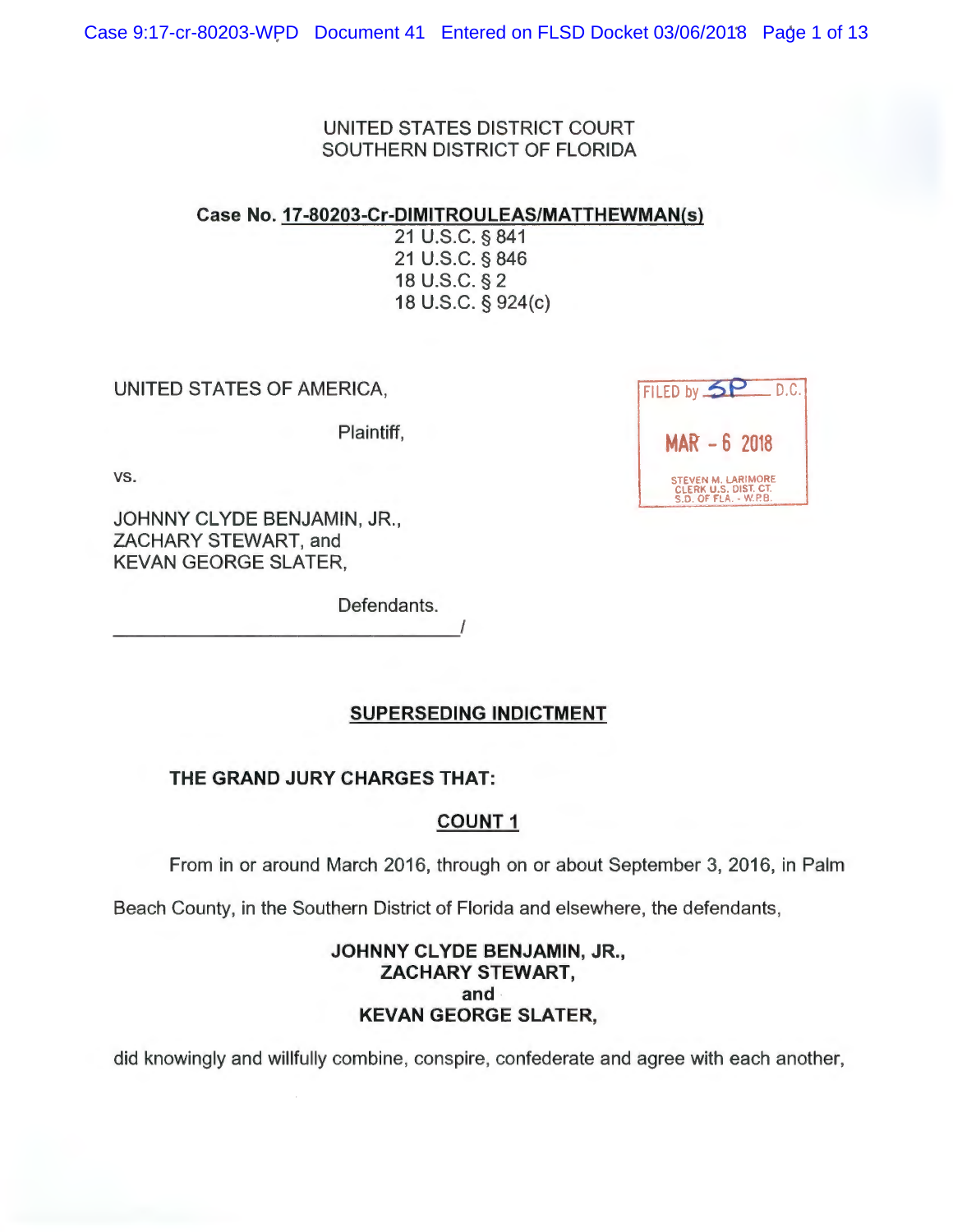and with persons both known and unknown to the Grand Jury, to possess with intent to distribute a controlled substance, in violation of Title 21, United States Code, Section 841(a)(1); all in violation of Title 21, United States Code, Section 846.

Pursuant to Title 21, United States Code, Section 841 (b)(1 )(C), it is further alleged the controlled substance involved in this offense was a mixture and substance containing a detectable amount of furanyl fentanyl, a controlled substance analogue as defined in Title 21, United States Code, Section 802(32)(A), that was intended for human consumption, as provided in Title 21 , United States Code, Section 813.

It is further alleged pursuant to Title 21, United States Code, Section 841(b)(1)(C), that death resulted to M.C. from the use of such substance on or about September 1, 2016.

## **COUNT 2**

Between on or about August 29, 2016, and on or about September 1, 2016, in Palm Beach County, in the Southern District of Florida and elsewhere, the defendants,

## **JOHNNY CLYDE BENJAMIN,** JR., **ZACHARY STEWART, and KEVAN GEORGE SLATER,**

did knowingly and intentionally distribute a controlled substance to M.C., in violation of Title 21 , United States Code, Section 841 (a)(1 ), and Title 18, United States Code, Section 2.

Pursuant to Title 21, United States Code, Section 841(b)(1)(C), it is further alleged the controlled substance involved in this offense was a mixture and substance containing a detectable amount of furanyl fentanyl, a controlled substance analogue as defined in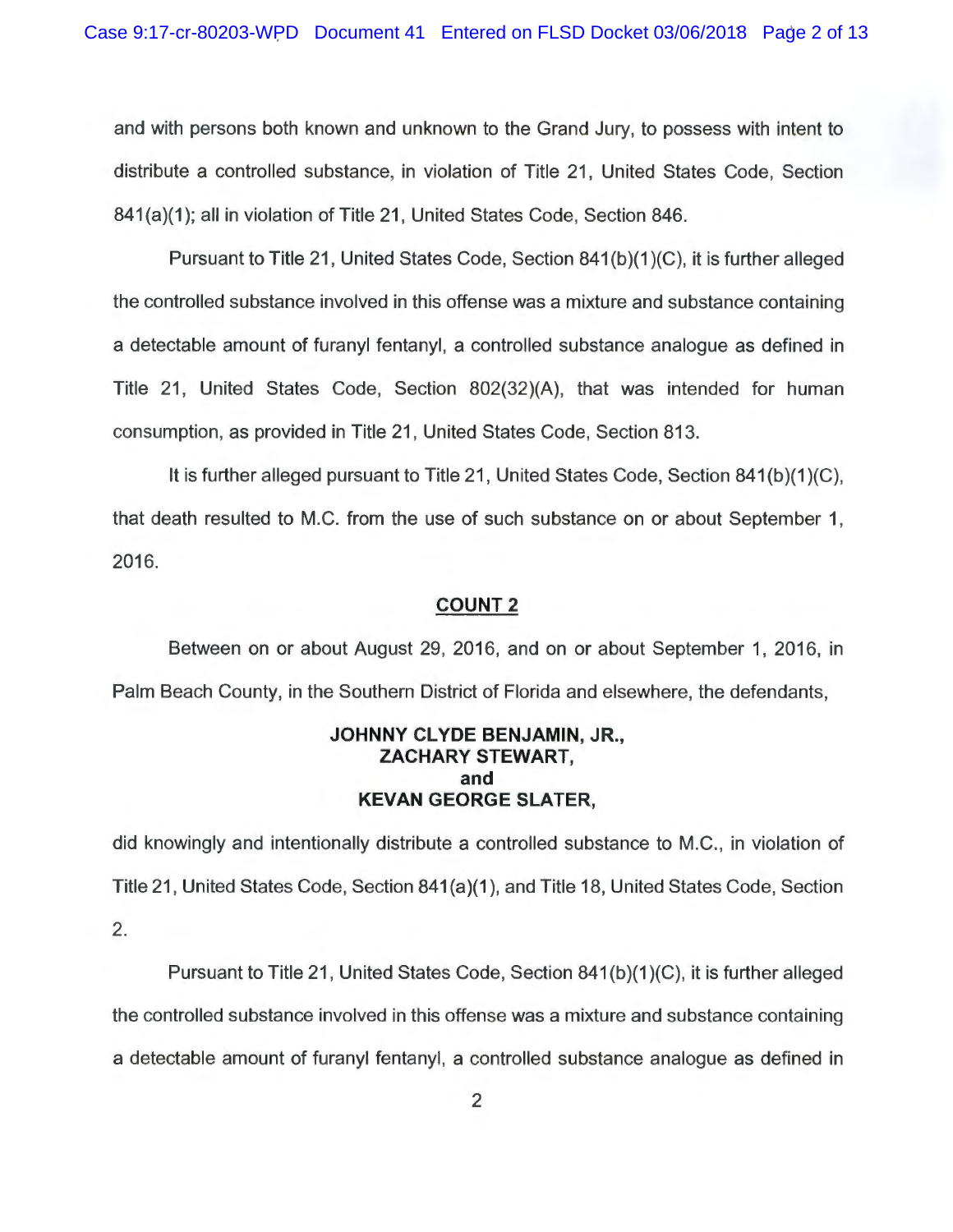Title 21, United States Code, Section 802(32)(A), that was intended for human consumption, as provided in Title 21, United States Code, Section 813.

It is further alleged pursuant to Title 21, United States Code, Section 841(b)(1)(C), that death resulted to M.C. from the use of such substance on or about September 1, 2016.

## **COUNT** 3

Between on or about October 5, 2017, through on or about October 6, 2017, in Indian River County, in the Southern District of Florida and elsewhere, the defendant,

## **JOHNNY CLYDE BENJAMIN,** JR.,

did knowingly and intentionally attempt to possess with intent to distribute a controlled substance, in violation of Title 21, United States Code, Section 841(a)(1); all in violation of Title 21, United States Code, Section 846.

Pursuant to Title 21, United States Code, Section 841(b)(1)(C), it is further alleged that this violation involved the attempted possession of a mixture and substance containing a detectable amount of Acetyl Fentanyl.

## **COUNT 4**

Between on or about October 5, 2017, through on or about October 6, 2017, in Indian River County, in the Southern District of Florida and elsewhere, the defendant,

## **JOHNNY CLYDE BENJAMIN, JR.,**

did knowingly possess one or more firearms, to wit, a Diamondback Model DB380, .380 caliber semi-automatic pistol, and a Kei-Tec Model P32, .32 caliber semi-automatic pistol, in furtherance of a drug trafficking crime as set forth in Count 3 above, for which the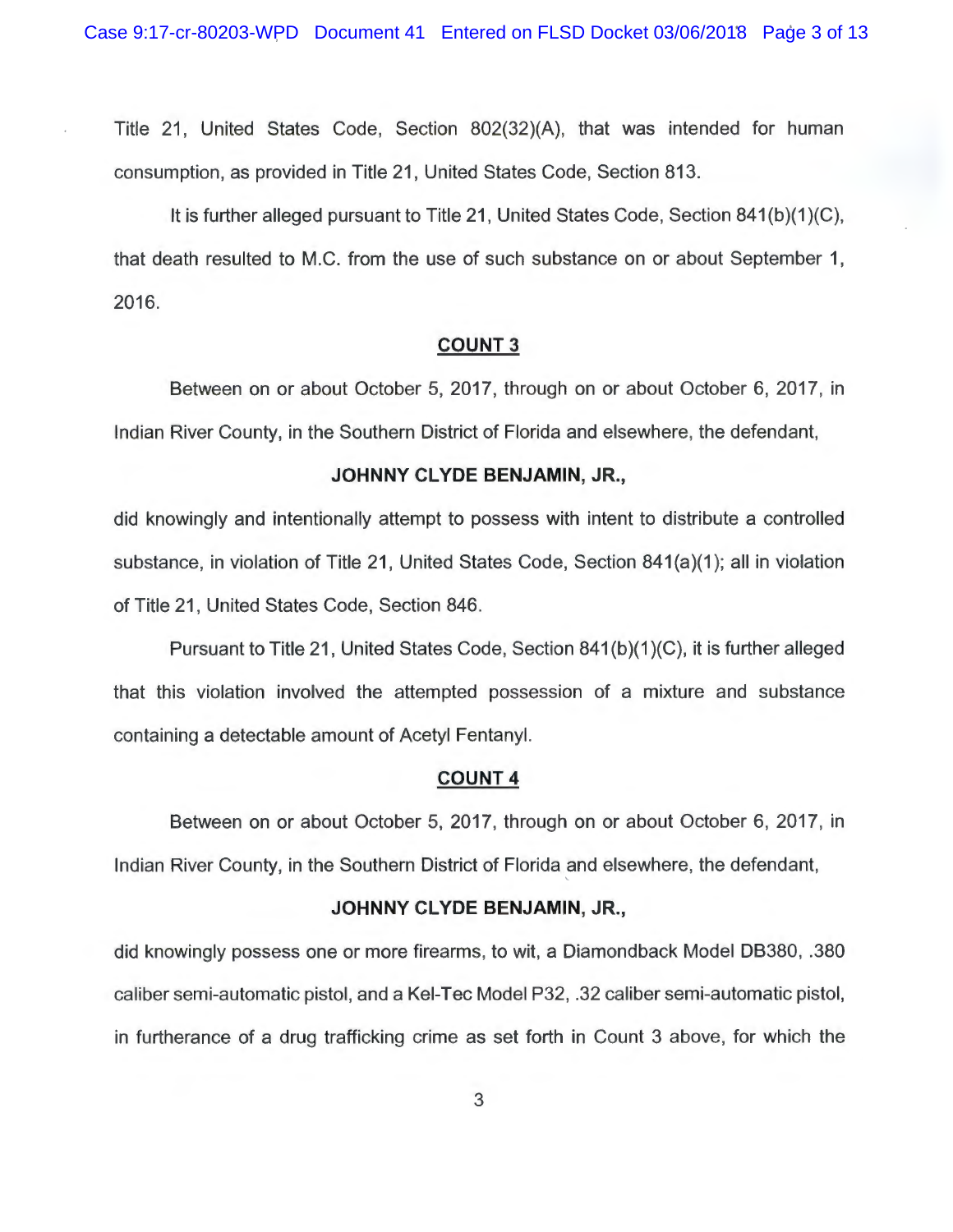defendant may be prosecuted in a court of the United States.

In violation of Title 18, United States Code, Section 924(c)(1 )(A).

# **COUNT 5**

On or about October 12, 2017, in Indian River County, and in the Southern District of Florida, the defendant,

# **JOHNNY CLYDE BENJAMIN, JR.,**

did knowingly and intentionally possess with intent to distribute a controlled substance in violation of Title 21, United States Code, Section 841(a)(1).

Pursuant to Title 21, United States Code, Section 841(b)(1)(C), it is further alleged the controlled substance involved in this offense was a mixture and substance containing a detectable amount of Oxycodone.

# **COUNT 6**

On or about October 12, 2017, in Indian River County, and in the Southern District of Florida, the defendant,

# **JOHNNY CLYDE BENJAMIN,** JR.,

did knowingly possess one or more firearms, to wit:

- a. One (1) Glock Model 43, 9 mm caliber semi-automatic pistol;
- b. One (1) Smith & Wesson Model SW9F, 9 mm caliber semi-automatic pistol;
- c. One (1) Ruger Model SR9C, 9 mm caliber semi-automatic pistol;
- d. One (1) Ruger Model P-94, .40 caliber semi-automatic pistol;
- e. One (1) Taurus Model PT-58S, .380 caliber semi-automatic pistol;
- f. One (1) Glock Model 33, .357 caliber semi-automatic pistol;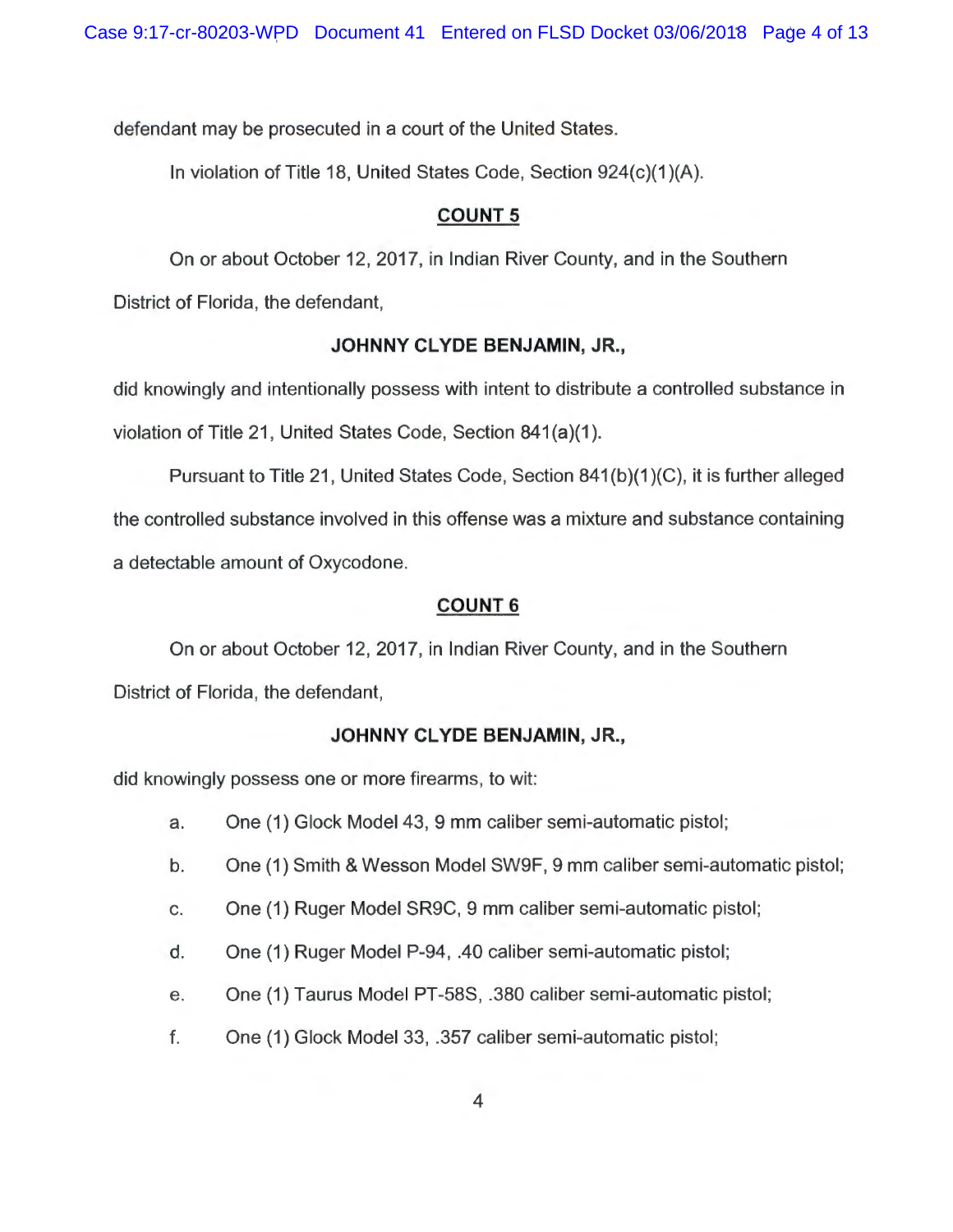- g. One (1) Glock Model 19, 9 mm semi-automatic pistol;
- h. One (1) Glock Model 21, .45 caliber semi-automatic pistol;
- i. One (1) Glock Model 37, .45 caliber semi-automatic pistol;
- j. One (1) Taurus Model "Public Defender/Judge," .45/.410 caliber revolver;
- k. One (1) Heckler & Koch Model USP Compact, .40 caliber semi-automatic pistol;
- I. Two (2) SIG-SAUER (SIGARMS) Model P-238, .380 caliber semi-automatic pistols; and,
- m. One (1) Mossberg Model 590, 12 gauge pump-action shotgun

in furtherance of a drug trafficking crime as set forth in Count 5 above, for which the defendant may be prosecuted in a court of the United States.

In violation of Title 18, United States Code, Section 924(c)(1 )(A).

## **COUNT 7**

Between on or about January 19, 2016, and on or about October 21, 2016, in Indian River County, in the Southern District of Florida and elsewhere, the defendants,

## **JOHNNY CLYDE BENJAMIN, JR., ZACHARY STEWART, and KEVAN GEORGE SLATER,**

did knowingly and willfully combine, conspire, confederate and agree with each another, and with other persons both known and unknown to the Grand Jury, to possess with intent to distribute a controlled substance, in violation of Title 21 , United States Code, Section 841(a)(1); all in violation of Title 21, United States Code, Section 846.

Pursuant to Title 21, United States Code, Section 841(b)(1)(C), it is further alleged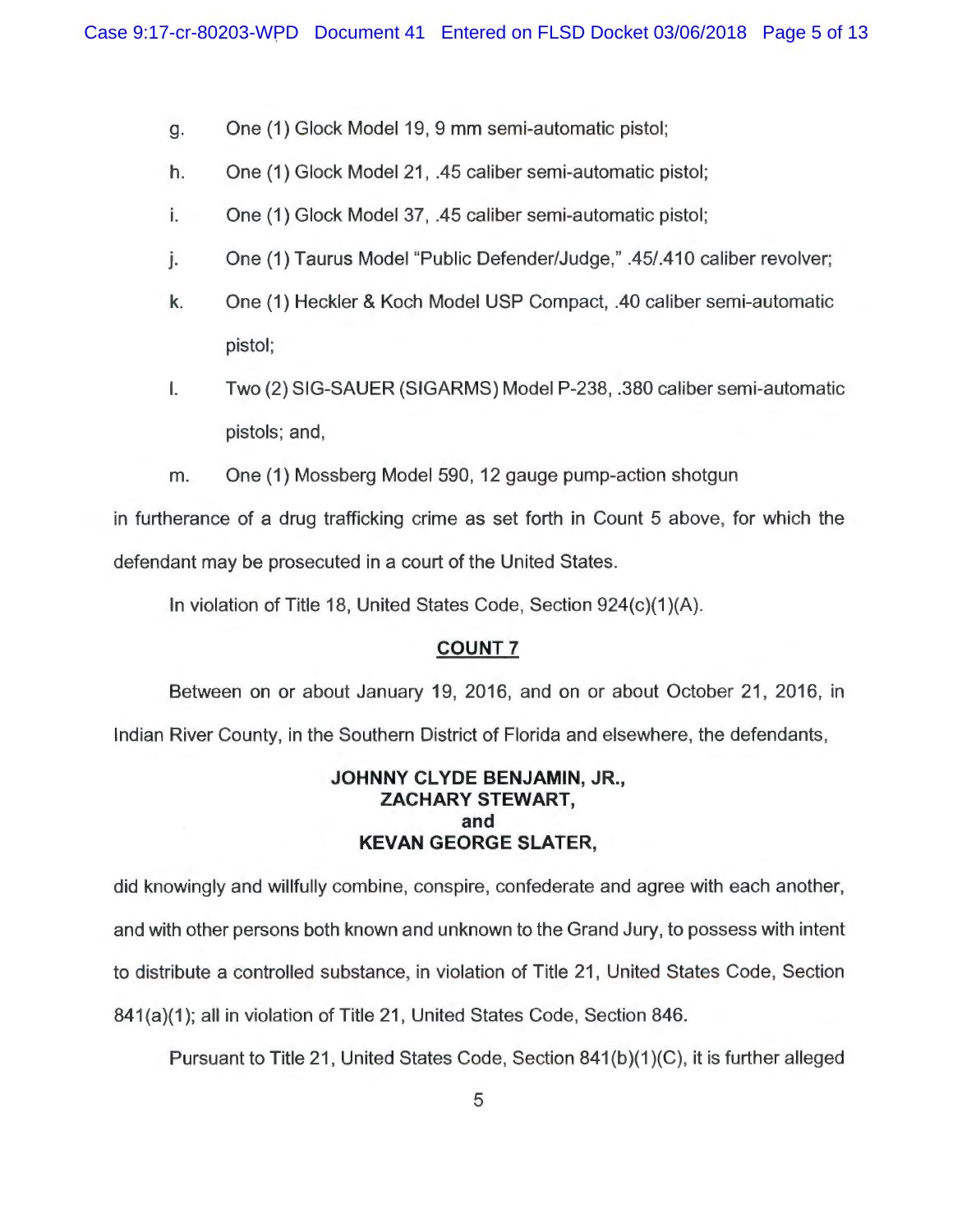the controlled substance involved in this offense was a mixture and substance containing a detectable amount of Hydrocodone.

Pursuant to Title 21 , United States Code, Section 841 (b)(1 )(C), it is further alleged the controlled substance involved in this offense was a mixture and substance containing a detectable amount of Oxycodone.

## **CRIMINAL FORFEITURE**

1. The allegations contained in Counts 3, 4, 5 and 6 of this Superseding Indictment are hereby realleged and incorporated by reference for the purpose of alleging forfeitures pursuant to Title 18, United States Code, Section 924(d) and Title 28, United States Code, Section 2461(c).

2. Upon conviction of the offense in violation of Title 18, United States Code, Section 924(c), set forth in Count 4 of this Superseding Indictment, the defendant, JOHNNY CLYDE BENJAMIN, JR., shall forfeit to the United States pursuant to Title 18, United States Code, Section 924(d), and Title 28, United States Code, Section 2461(c), any firearms and ammunition involved in the commission of the offense, including, but not limited to: a Diamondback Model DB380, .380 caliber semi-automatic pistol, Serial No. ZB0176, and a Kei-Tec Model P32, .32 caliber semi-automatic pistol, Serial No. 121226. All pursuant to 18 U.S.C. § 924(d) and 28 U.S.C. § 2461 (c).

3. Upon conviction of the offense in violation of Title 18, United States Code, Section 924(c), set forth in Count 6 of this Superseding Indictment, the defendant, JOHNNY CLYDE BENJAMIN, JR., shall forfeit to the United States pursuant to Title 18, United States Code, Section 924(d), and Title 28, United States Code, Section 2461(c),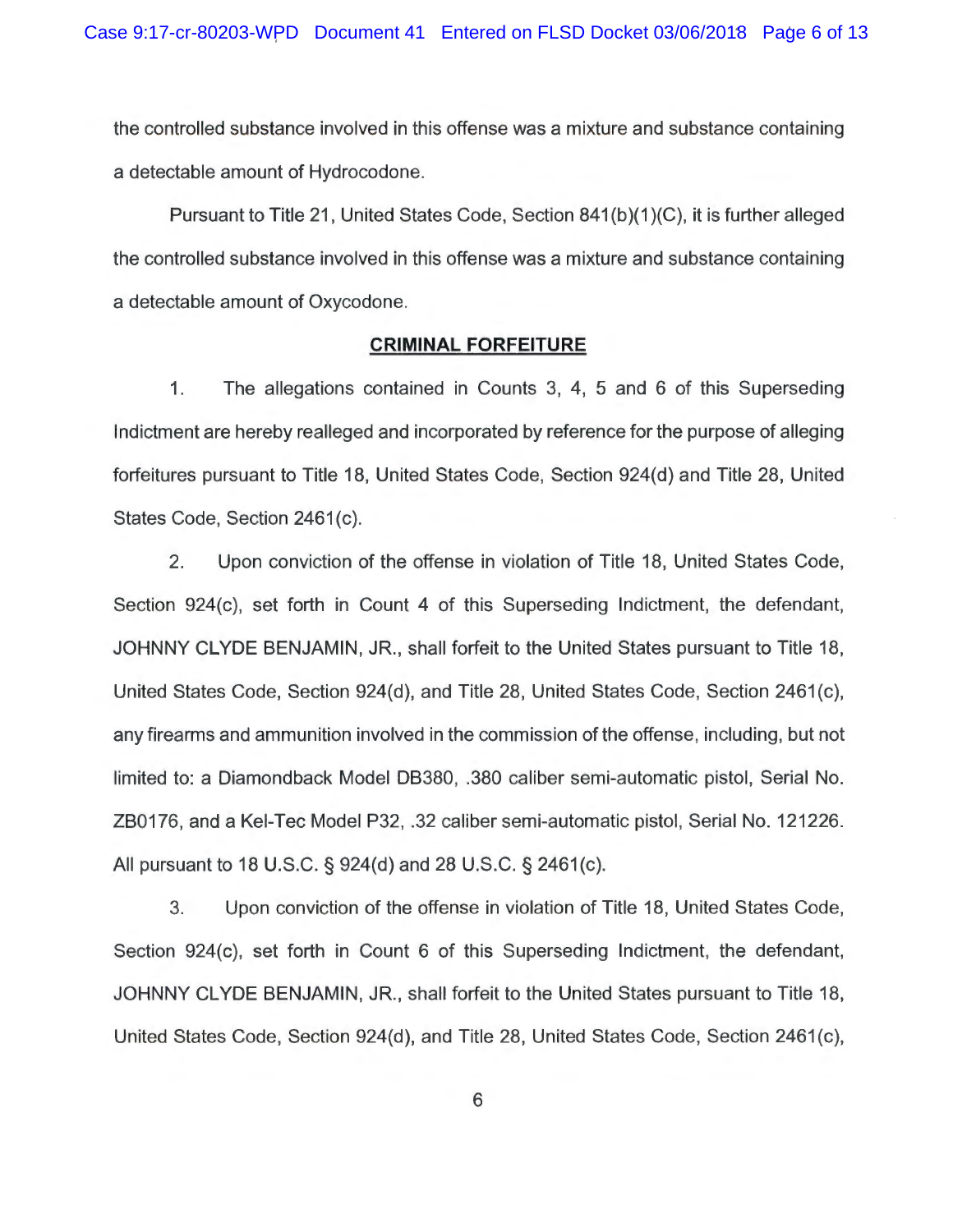any firearms and ammunition involved in the commission of the offense, including, but not limited to:

- a. One (1) Glock Model 43, 9 mm caliber semi-automatic pistol, Serial No. ZDW556;
- b. One (1) Smith & Wesson Model SW9F, 9 mm caliber semi-automatic pistol, Serial No. PAF2094;
- c. One (1) Ruger Model SR9C, 9 mm caliber semi-automatic pistol, Serial No. 332-53318;
- d. One (1) Ruger Model P-94, .40 caliber semi-automatic pistol, Serial No. 341 -04648;
- e. One (1) Taurus Model PT-58S, .380 caliber semi-automatic pistol, Serial No. KIJ24572;
- f. One (1) Glock Model 33, .357 caliber semi-automatic pistol, Serial No. LKS186;
- g. One (1) Glock Model 19, 9 mm semi-automatic pistol, Serial No. EPC347US;
- h. One (1) Glock Model 21, .45 caliber semi-automatic pistol, Serial No. NEH158,
- i. One (1) Glock Model 37, .45 caliber semi-automatic pistol, Serial No. LKU098;
- j. One (1) Taurus Model "Public Defender/Judge," .45/.410 caliber revolver, Serial No. CX946963;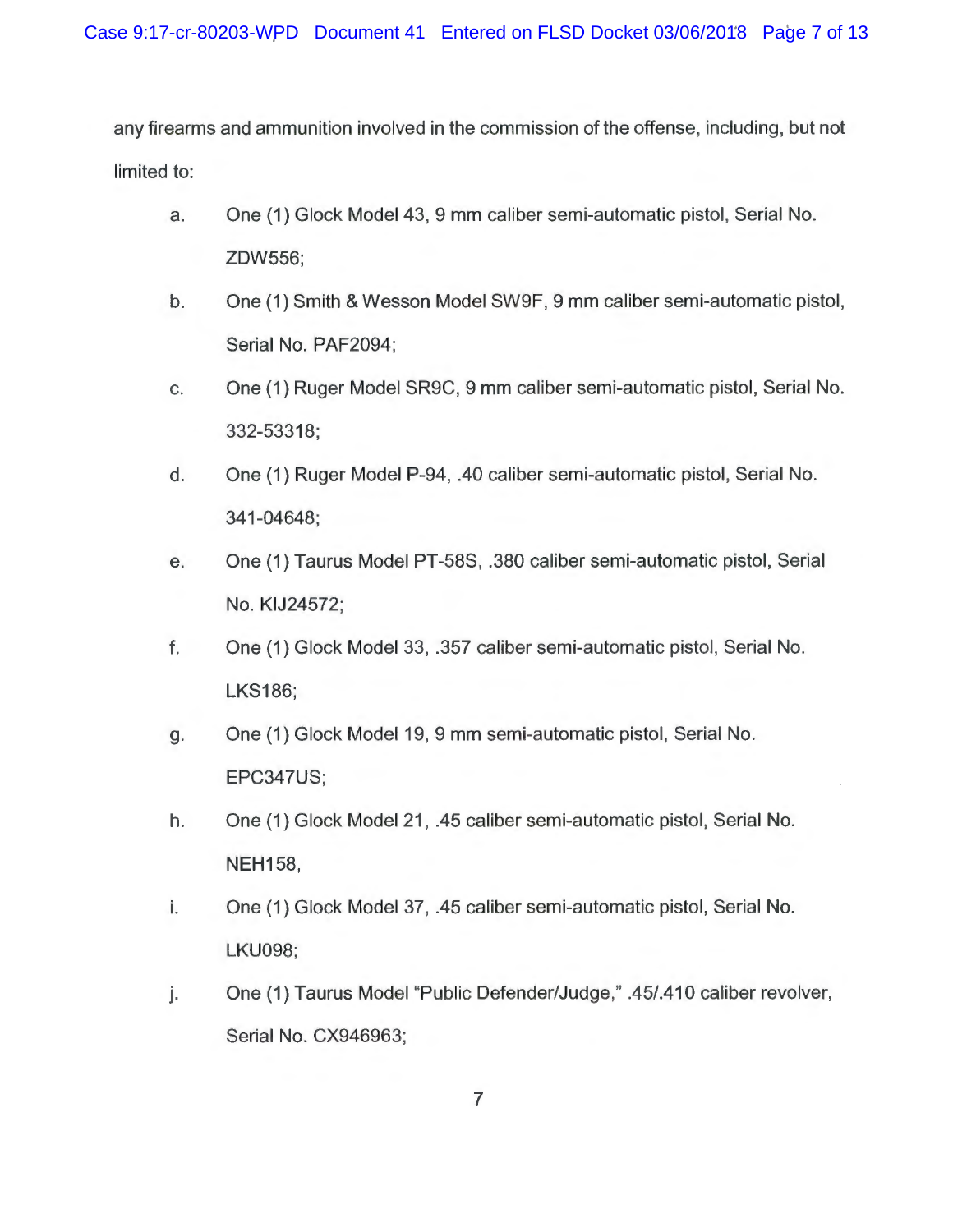- k. One (1) Heckler & Koch Model USP Compact, .40 caliber semi-automatic pistol, Serial No. 26-068681;
- I. Two (2) SIG-SAUER (SIGARMS) Model P-238, .380 caliber semi-automatic pistols, Serial Nos. 27 A063770 and 27 A051993; and,
- m. One (1) Mossberg Model 590, 12 gauge pump-action shotgun, Serial No. R605271.

All pursuant to Title 18, United States Code, Section 924(d) and Title 28, United States Code, Section 2461(c).

A TRUE BILL:

⊿

**FOREPERSON** 

*/)* 

J

**BENJAMIN G. GREENBERG** 

**UNITED STATES ATTORNEY** 

ROLANDO GARCIA ASSISTANT UNITED STATES ATTORNEY

 $McN$ JOI

C. ASSISTANT UNITED STATES ATTORNEY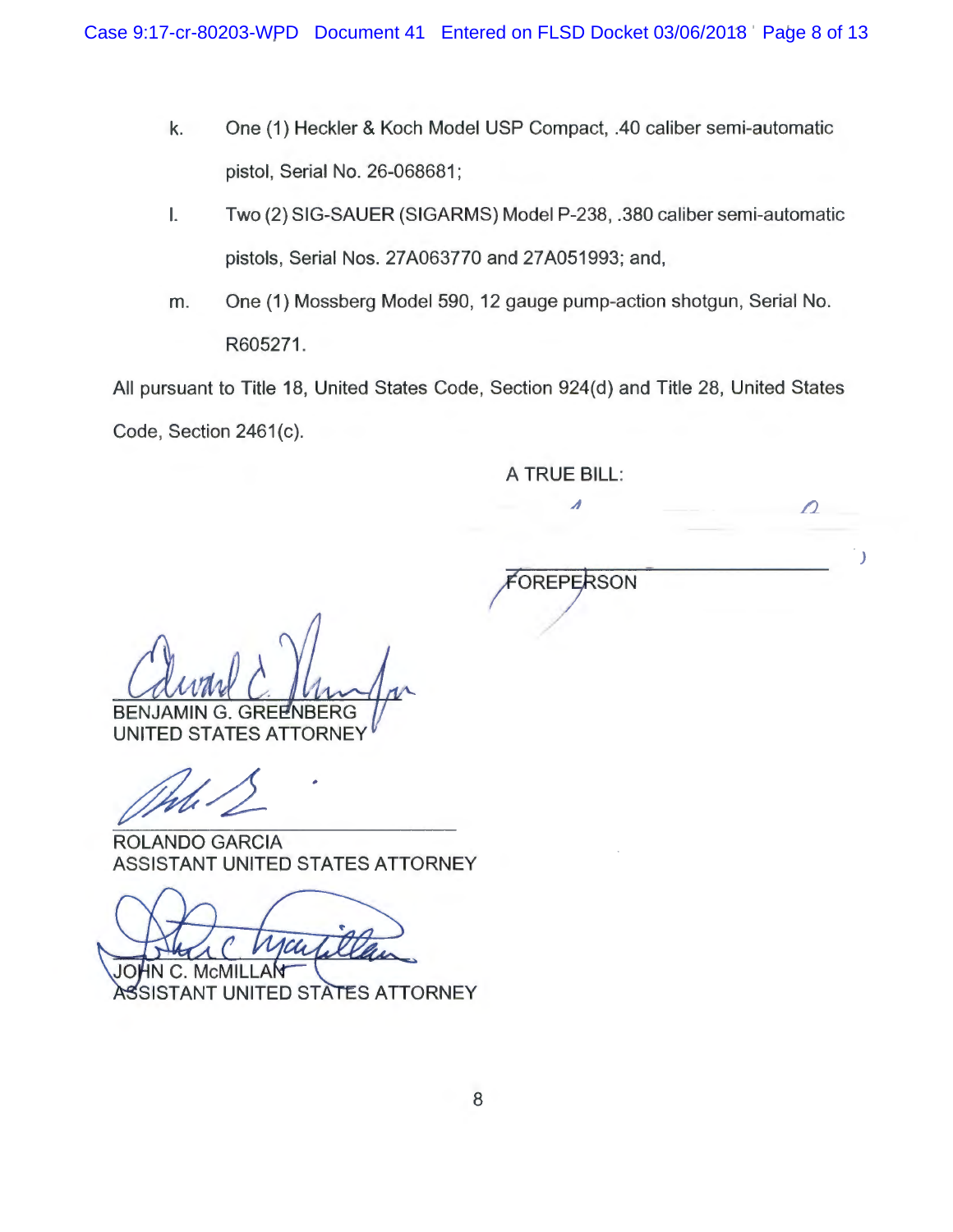#### **UNITED/STAEFISEDISTRICFLCSDURTO** Case 9:17-cr-80203-WPD Document **ALES DAST AVE FLORIDA** Case 9:17-cr-80203-WPD Document **SOUTHERN DISTRICT OF FLORIDA**

### **UNITED STATES OF AMERICA CASE NO. 17 -80203-Cr-Dimitrouleas(s)**

**vs.** 

# **JOHNNY CLYDE BENJAMIN, JR., ZACHARY STEWART, and KEVAN GEORGE SLATER,**

**Defendants.** 

# **CERTIFICATE OF TRIAL ATTORNEY\***

|                                                           |                                                                                                                                                                                                                                                                      |            | <b>Superseding Case Information:</b>                                                                                                                                                                                                           |
|-----------------------------------------------------------|----------------------------------------------------------------------------------------------------------------------------------------------------------------------------------------------------------------------------------------------------------------------|------------|------------------------------------------------------------------------------------------------------------------------------------------------------------------------------------------------------------------------------------------------|
| <b>Court Division: (Select One)</b>                       |                                                                                                                                                                                                                                                                      |            | New Defendant(s)<br>Yes<br>No.<br>Number of New Defendants                                                                                                                                                                                     |
| Miami<br>FTL.                                             | Key West<br>WPB.<br>X.<br>I do hereby certify that:                                                                                                                                                                                                                  | <b>FTP</b> | Total number of counts                                                                                                                                                                                                                         |
| 1.                                                        |                                                                                                                                                                                                                                                                      |            | I have carefully considered the allegations of the indictment, the number of defendants, the number<br>of probable witnesses and the legal complexities of the Indictment/Information attached hereto.                                         |
| 2.                                                        | Act, Title 28 U.S.C. Section 3161.                                                                                                                                                                                                                                   |            | I am aware that the information supplied on this statement will be relied upon by the Judges of this<br>Court in setting their calendars and scheduling criminal trials under the mandate of the Speedy Trial                                  |
| 3.                                                        | Interpreter:<br>(Yes or No)<br>List language and/or dialect                                                                                                                                                                                                          |            | No.                                                                                                                                                                                                                                            |
| 4.                                                        | This case will take                                                                                                                                                                                                                                                  | $6 - 10$   | days for the parties to try.                                                                                                                                                                                                                   |
| 5.                                                        |                                                                                                                                                                                                                                                                      |            | Please check appropriate category and type of offense listed below:                                                                                                                                                                            |
|                                                           | (Check only one)                                                                                                                                                                                                                                                     |            | (Check only one)                                                                                                                                                                                                                               |
| Ш<br>Ш<br>IV<br>V                                         | to 5 days<br>0<br>6 to 10 days<br>11 to 20 days<br>21 to 60 days<br>61 days and over                                                                                                                                                                                 |            | Petty<br>Minor<br>Misdem.<br>$\mathsf{X}$<br>Felony                                                                                                                                                                                            |
| 6.<br>If yes:<br>If yes:                                  | Judge: Dimitrouleas<br>(Attach copy of dispositive order)<br>Has a complaint been filed in this matter?<br>Magistrate Case No.<br>Related Miscellaneous numbers:<br>Defendant(s) in federal custody as of<br>Defendant(s) in state custody as of<br>Rule 20 from the | Case No.   | Has this case been previously filed in this District Court? (Yes or No)<br>Yes<br>17-80203-Cr-WPD<br>(Yes or No)<br>Yes<br>17-8424-WM<br>the company of the company of the company of the company of the company of<br>10/20/17<br>District of |
| Is this a potential death penalty case? (Yes or No)<br>No |                                                                                                                                                                                                                                                                      |            |                                                                                                                                                                                                                                                |

- 7. Does this case originate from a matter pending in the Northern Region of the U.S. Attorney's Office prior to  $\overline{O}$  October 14, 2003?\_\_\_\_\_\_\_ Yes \_\_\_\_\_\_\_ No
- 8. Does this case originate from a matter pending in the Central Region of the U.S. Attorney's Office prior to September 1, 2007?\_\_\_\_\_\_ Yes \_\_<u>\_X\_\_\_</u> No

JOHN MCMILLAN, JR.<br>ASSISTANT UNITED STATES ATTORNEY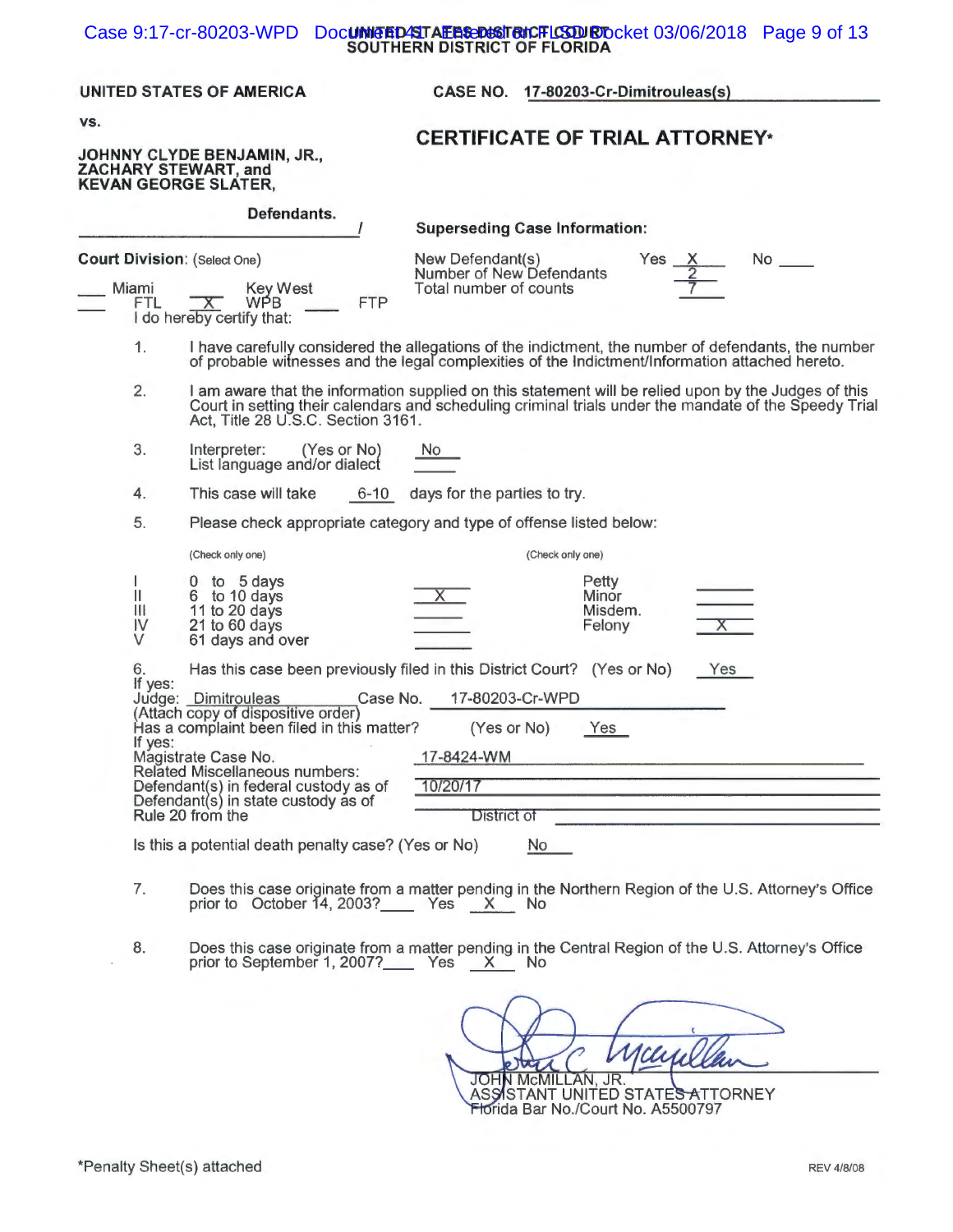# UNITED STATES DISTRICT COURT SOUTHERN DISTRICT OF FLORIDA **PENALTY SHEET**

Defendant's Name: JOHNNY CLYDE BENJAMIN, JR.

Case No.: 17-80203-Cr-DIMITROULEAS/MATTHEWMAN(s)

## Count#1

Conspiracy to Possess with Intent to Distribute a Controlled Substance (Resulting in Death)

Title 21, United States Code, Sections 841(a)(1), 841(b)(1)(C), and 846

Max. Penalty: Mandatory Minimum 20 year to maximum life term of imprisonment; maximum fine of \$1,000,000; 3 years' to life term of supervised release: and, a \$100.00 special assessment

# Count #2

Distribution of a Controlled Substance (Resulting in Death) (Aiding and Abetting) Title 21, United States Code, Sections 841(a)(1), 841(b)(1)(C), and 846 Title 18, United States Code, Section 2(b)

Max. Penalty: Mandatory Minimum 20 year to maximum life term of imprisonment; maximum fine of \$1,000,000; 3 years' to life term of supervised release: and, a \$100.00 special assessment

# Count#3

Attempted Possession with Intent to Distribute Controlled Substances Title 21, United States Code, Sections 841(a)(1), 841(b)(1)(C), and 846

Max. Penalty: 0-20 year term of imprisonment; maximum fine of \$1,000,000; 3 years' to life term of supervised release: and, a \$100.00 special assessment.

# Count #4

Possession of Firearms in Furtherance of a Drug Trafficking Crime Title 18, United States Code, Sections 924(c)(1)(A)

Max. Penalty: 5 year mandatory minimum sentence of imprisonment to maximum life term of imprisonment, consecutive to any penalty imposed upon Count 3 or any other applicable mandatory minimum sentence of imprisonment; maximum fine of \$250,000 fine; 0-5 years' supervised release: and, a \$100 special assessment.

# Count#5

Possession with Intent to Distribute Controlled Substances Title 21, United States Code, Sections 841(a)(1), 841(b)(1)(C), and 846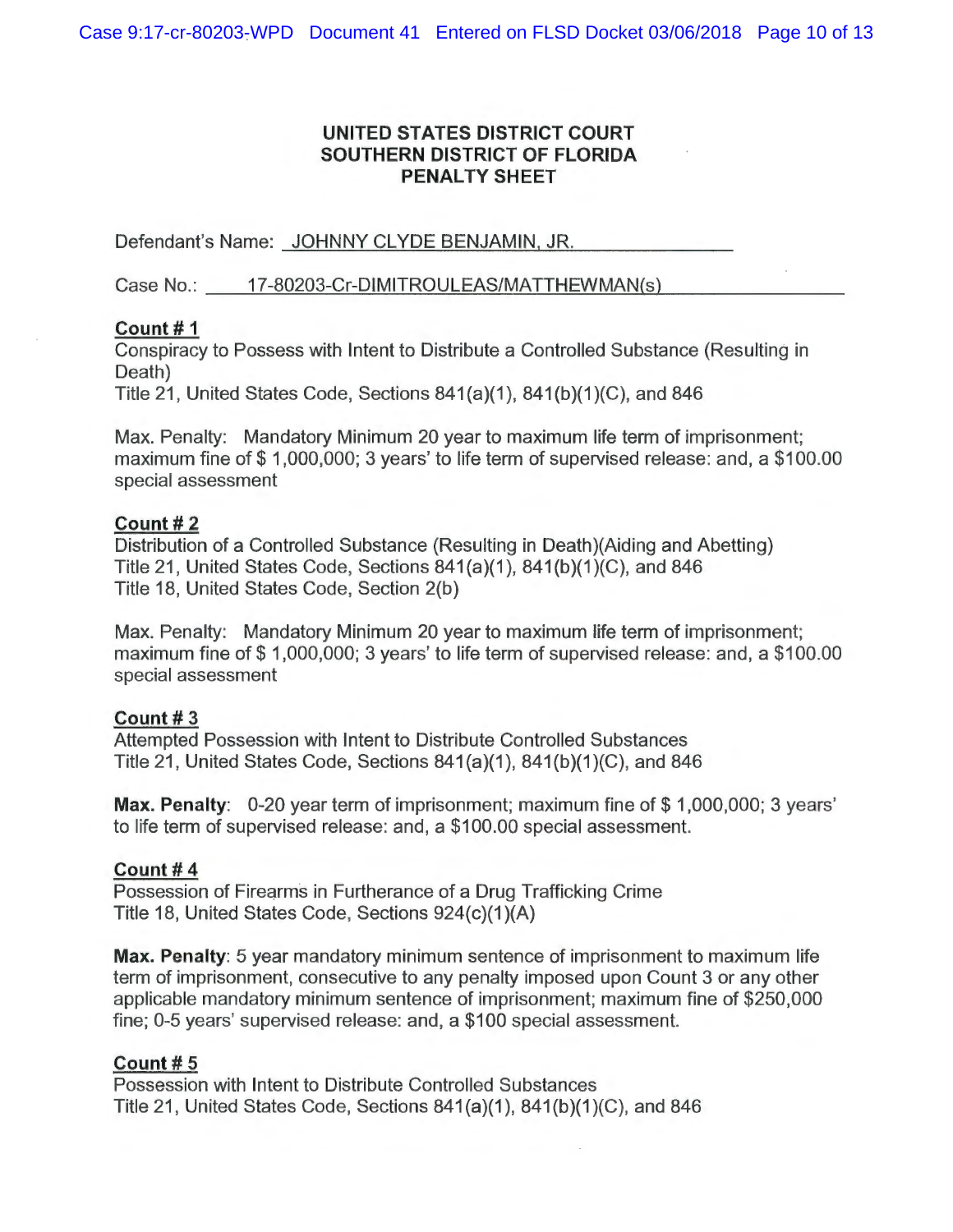**Max. Penalty:** 0-20 year term of imprisonment; maximum fine of \$1,000,000; 3 years' to life term of supervised release: and, a \$100.00 special assessment.

# **Count# 6**

Possession of Firearms in Furtherance of a Drug Trafficking Crime Title 18, United States Code, Sections 924(c)(1 )(A)

**Max. Penalty:** 5 year mandatory minimum sentence of imprisonment to maximum life term of imprisonment, consecutive to any penalty imposed upon Count 4 or any other applicable mandatory minimum sentence of imprisonment; If convicted on Count 3, a 25 year mandatory minimum sentence of imprisonment to maximum life term of imprisonment, consecutive to any penalty imposed upon Count 4; maximum fine of \$250,000 fine; 0-5 years' supervised release: and, a \$100 special assessment.

# **Count# 7**

Conspiracy to Possess with Intent to Distribute a Controlled Substance Title 21, United States Code, Sections 841(a)(1), 841(b)(1)(C), and 846

Max. Penalty: 0-20 year term of imprisonment; maximum fine of \$1,000,000; 3 years' to life term of supervised release: and, a \$100.00 special assessment.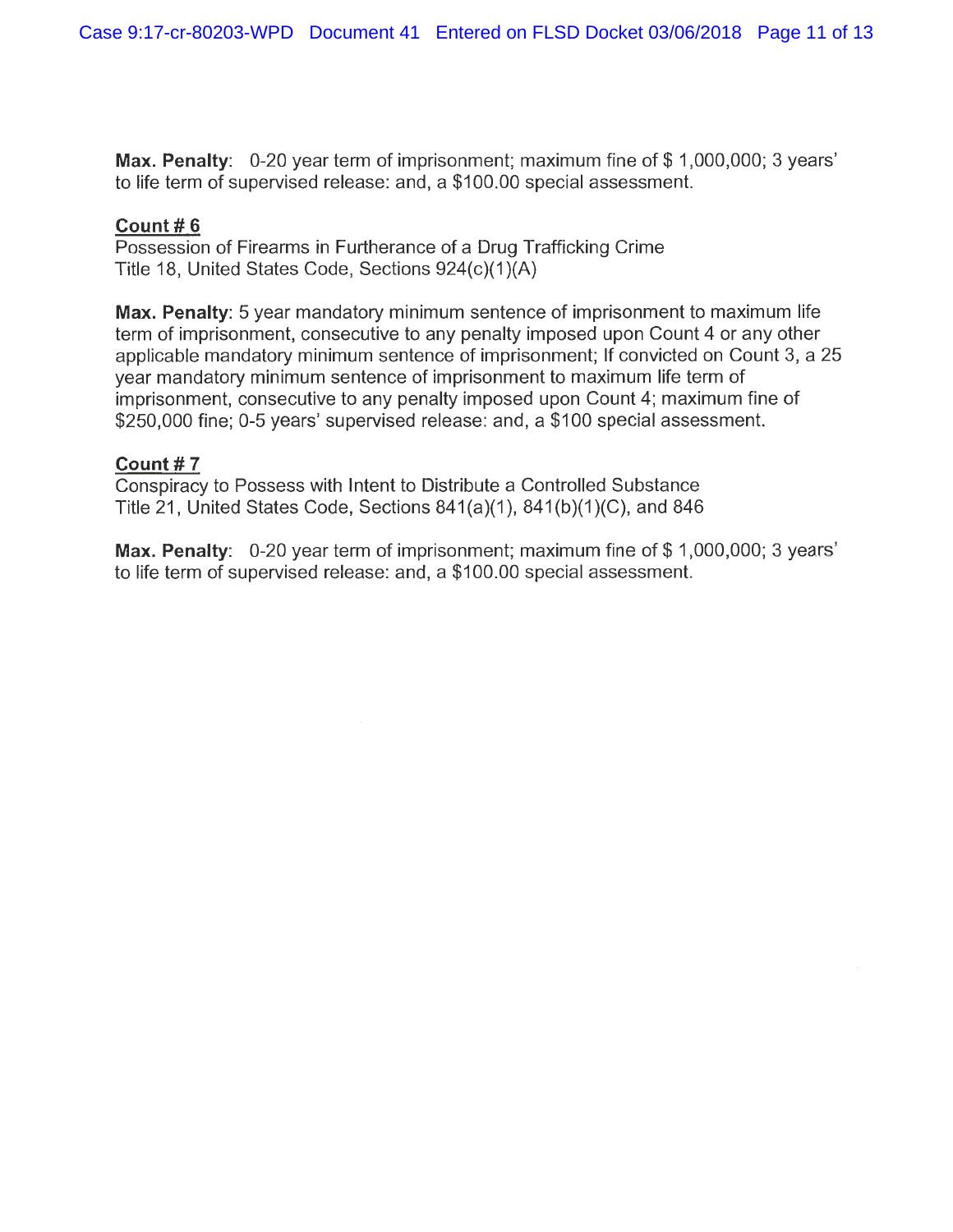# UNITED STATES DISTRICT COURT SOUTHERN DISTRICT OF FLORIDA **PENALTY SHEET**

Defendant's Name: ZACHERY STEWART

Case No.: 17-80203-Cr-DIMITROULEAS/MATTHEWMAN(s)

# Count  $# 1$

Conspiracy to Possess with Intent to Distribute a Controlled Substance (Resulting in Death)

Title 21, United States Code, Sections  $841(a)(1)$ ,  $841(b)(1)(C)$ , and  $846$ 

Max. Penalty: Mandatory Minimum 20 year to maximum life term of imprisonment; maximum fine of \$1,000,000; 3 years' to life term of supervised release: and, a \$100.00 special assessment

# Count  $#2$

Distribution of a Controlled Substance (Resulting in Death) (Aiding and Abetting) Title 21, United States Code, Sections 841(a)(1), 841(b)(1)(C), and 846 Title 18, United States Code, Section 2(b)

Max. Penalty: Mandatory Minimum 20 year to maximum life term of imprisonment; maximum fine of \$1,000,000; 3 years' to life term of supervised release: and, a \$100.00 special assessment

# Count #7

Conspiracy to Possess with Intent to Distribute a Controlled Substance Title 21, United States Code, Sections 841(a)(1), 841(b)(1)(C), and 846

Max. Penalty: 0-20 year term of imprisonment; maximum fine of \$1,000,000; 3 years' to life term of supervised release: and, a \$100.00 special assessment.